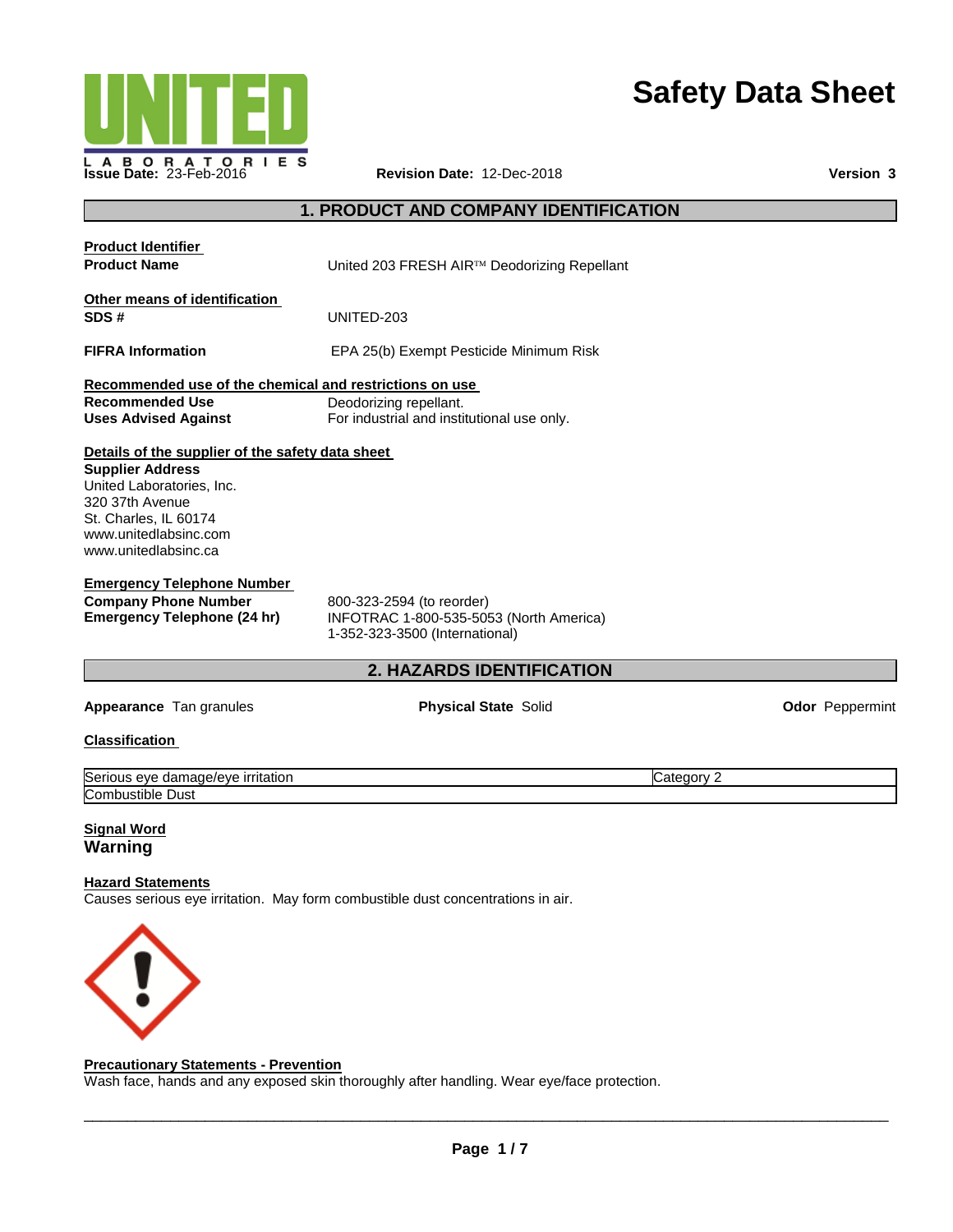#### **Precautionary Statements - Response**

IF IN EYES: Rinse cautiously with water for several minutes. Remove contact lenses, if present and easy to do. Continue rinsing If eye irritation persists: Get medical advice/attention.

\_\_\_\_\_\_\_\_\_\_\_\_\_\_\_\_\_\_\_\_\_\_\_\_\_\_\_\_\_\_\_\_\_\_\_\_\_\_\_\_\_\_\_\_\_\_\_\_\_\_\_\_\_\_\_\_\_\_\_\_\_\_\_\_\_\_\_\_\_\_\_\_\_\_\_\_\_\_\_\_\_\_\_\_\_\_\_\_\_\_\_\_\_

# **3. COMPOSITION/INFORMATION ON INGREDIENTS**

| ∽∽Chemiش          | . Д.                     | -04 |
|-------------------|--------------------------|-----|
| <b>Name</b>       | 'NC                      | W.  |
| I<br>.<br>onetarv | .<br>— Pr⊂<br>.oprietarv | w   |

\*\*If Chemical Name/CAS No is "proprietary" and/or Weight-% is listed as a range, the specific chemical identity and/or percentage of composition has been withheld as a trade secret.\*\*

| <b>4. FIRST-AID MEASURES</b>                                                                                                                                                                                                                                          |                                                                                                                                                                                                       |
|-----------------------------------------------------------------------------------------------------------------------------------------------------------------------------------------------------------------------------------------------------------------------|-------------------------------------------------------------------------------------------------------------------------------------------------------------------------------------------------------|
| <b>First Aid Measures</b>                                                                                                                                                                                                                                             |                                                                                                                                                                                                       |
| <b>Eye Contact</b>                                                                                                                                                                                                                                                    | Rinse cautiously with water for several minutes. Remove contact lenses, if present and<br>easy to do. Continue rinsing. If eye irritation persists: Get medical advice/attention.                     |
| <b>Skin Contact</b>                                                                                                                                                                                                                                                   | Wash with soap and water. If irritation persists, call a physician or poison control center.                                                                                                          |
| <b>Inhalation</b>                                                                                                                                                                                                                                                     | Not likely an issue. If symptoms are experienced, remove source of contamination or move<br>victim to fresh air. If irritation continues, call a physician or poison center.                          |
| Ingestion                                                                                                                                                                                                                                                             | Drink several glasses of water, do not induce vomiting. Never give anything by mouth to an<br>unconscious person. See physician if symptoms persist.                                                  |
| Most important symptoms and effects                                                                                                                                                                                                                                   |                                                                                                                                                                                                       |
| <b>Symptoms</b>                                                                                                                                                                                                                                                       | Causes serious eye irritation. Prolonged or repeated skin contact may cause irritation.<br>Exposure by ingestion is an unlikely route but if ingested may cause irritation of the<br>digestive tract. |
| Indication of any immediate medical attention and special treatment needed                                                                                                                                                                                            |                                                                                                                                                                                                       |
| <b>Notes to Physician</b>                                                                                                                                                                                                                                             | Treat symptomatically.                                                                                                                                                                                |
| <b>5. FIRE-FIGHTING MEASURES</b>                                                                                                                                                                                                                                      |                                                                                                                                                                                                       |
| <b>Suitable Extinguishing Media</b><br>the community of the community of the community of the community of the community of the community of the community of the community of the community of the community of the community of the community of the community of t | Water spray (fog). Carbon dioxide (CO2). Dry chemical. Foam. Water.                                                                                                                                   |

**Unsuitable Extinguishing Media** Not determined.

#### **Specific Hazards Arising from the Chemical**

L

Material will support combustion. Dust can form an explosive mixture with air.

**Hazardous Combustion Products** When strongly heated, as in a fire, this product may produce carbon monoxide and carbon dioxide.

**Sensitivity to Static Discharge** AVOID GENERATING DUST. Fine dust dispersed in air, in sufficient concentrations, and in the presence of an ignition source is a potential dust explosion hazard.

#### **Protective equipment and precautions for firefighters**

As in any fire, wear self-contained breathing apparatus pressure-demand, MSHA/NIOSH (approved or equivalent) and full protective gear. May be drenched with water to reduce fire hazard. Material may smolder after it is involved in a fire.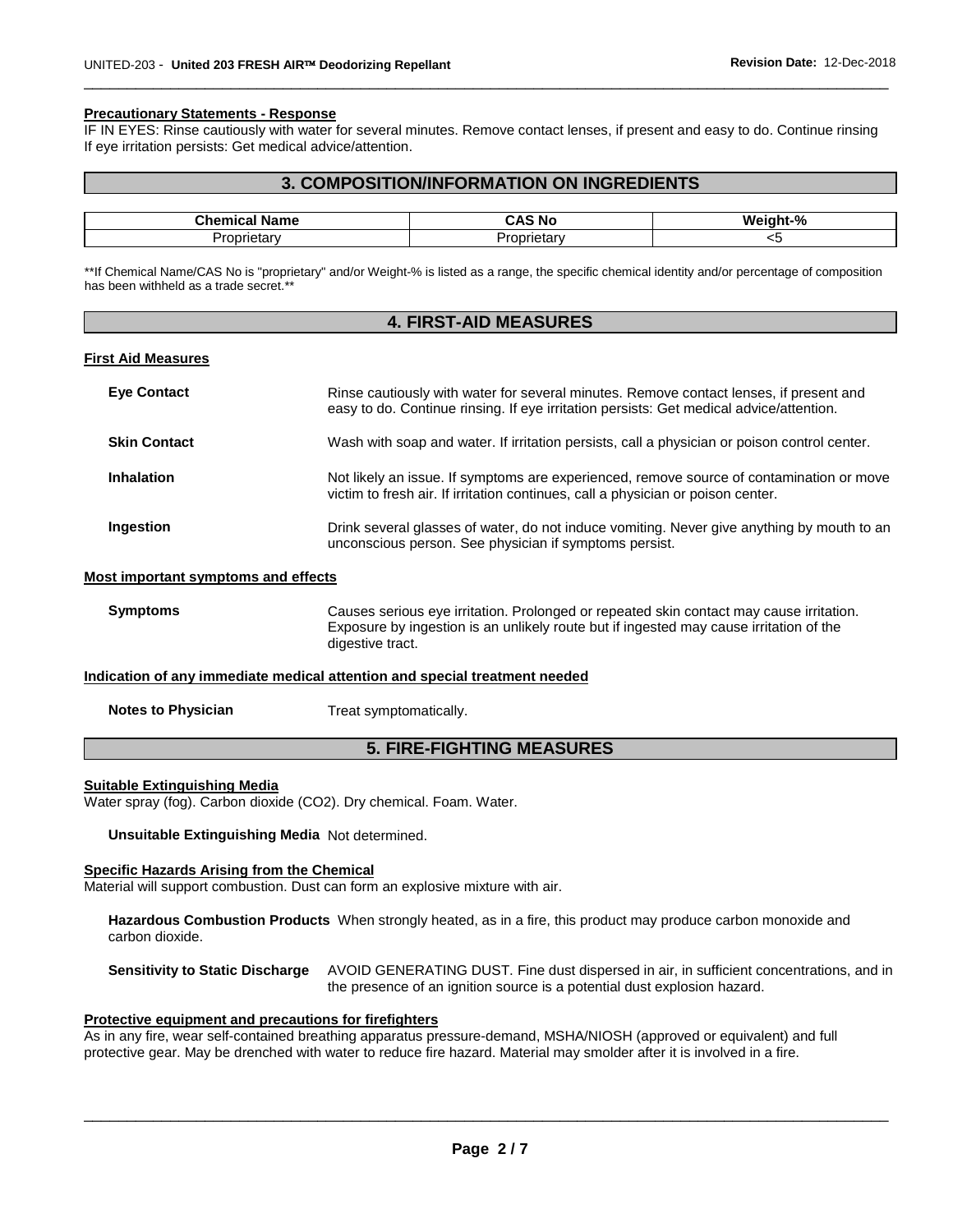# **6. ACCIDENTAL RELEASE MEASURES**

\_\_\_\_\_\_\_\_\_\_\_\_\_\_\_\_\_\_\_\_\_\_\_\_\_\_\_\_\_\_\_\_\_\_\_\_\_\_\_\_\_\_\_\_\_\_\_\_\_\_\_\_\_\_\_\_\_\_\_\_\_\_\_\_\_\_\_\_\_\_\_\_\_\_\_\_\_\_\_\_\_\_\_\_\_\_\_\_\_\_\_\_\_

#### **Personal precautions, protective equipment and emergency procedures**

**Personal Precautions Use personal protective equipment as required.** 

#### **Methods and material for containment and cleaning up**

| <b>Methods for Containment</b> | Prevent further leakage or spillage if safe to do so.                                                                                                                                                                                                                                                                                                                                                           |
|--------------------------------|-----------------------------------------------------------------------------------------------------------------------------------------------------------------------------------------------------------------------------------------------------------------------------------------------------------------------------------------------------------------------------------------------------------------|
| <b>Methods for Clean-Up</b>    | Carefully sweep, scoop or vacuum and place in suitable container. Avoid generating dust or<br>accumulating dust. Avoid dust dispersal in the air (i.e. cleaning dust surfaces with<br>compressed air). If possible, complete cleanup on a dry basis. Spilled material can be a<br>slipping hazard. Eliminate flames, sparks, excessive temperatures and oxidizing agents.<br>Non-sparking tools should be used. |

# **7. HANDLING AND STORAGE**

#### **Precautions for safe handling**

| <b>Advice on Safe Handling</b> | Handle in accordance with good industrial hygiene and safety practice. Wash face, hands<br>and any exposed skin thoroughly after handling. Wear eye/face protection. Remove                                                                                                                                                                 |
|--------------------------------|---------------------------------------------------------------------------------------------------------------------------------------------------------------------------------------------------------------------------------------------------------------------------------------------------------------------------------------------|
|                                | contaminated clothing and wash thoroughly with soap and water before reusing. Wash<br>hands and face with soap and water after handling this product. Avoid generation of dust.<br>Avoid breathing dusts. Avoid contact with skin and eyes. Minimize dust generation and<br>accumulation. Ensure that dust does not accumulate on surfaces. |

#### **Conditions for safe storage, including any incompatibilities**

| <b>Storage Conditions</b> | Keep this product in a properly labeled, tightly closed container. Store in a cool, dry, well-<br>ventilated area away from incompatible materials. Do not transfer contents to bottles or<br>other unlabeled containers. Keep away from heat, sparks, and flame. |
|---------------------------|-------------------------------------------------------------------------------------------------------------------------------------------------------------------------------------------------------------------------------------------------------------------|
| Incompatible Materials    | Strong acids and caustics. Strong oxidizing agents.                                                                                                                                                                                                               |

# **8. EXPOSURE CONTROLS/PERSONAL PROTECTION**

| <b>Exposure Guidelines</b> | This product, as supplied, does not contain any hazardous materials with occupational |
|----------------------------|---------------------------------------------------------------------------------------|
|                            | exposure limits established by the region specific regulatory bodies.                 |

#### **Appropriate engineering controls**

**Engineering Controls** Explosion-proof general and local exhaust ventilation. Use explosion proof electrical equipment for very high dust levels. Ensure ventilation and dust-handling systems prevent the escape of dust into work areas and there is no leakage from equipment.

#### **Individual protection measures, such as personal protective equipment**

| <b>Eve/Face Protection</b>      | Normally not required, but recommended if eye contact could occur.                                |
|---------------------------------|---------------------------------------------------------------------------------------------------|
| <b>Skin and Body Protection</b> | Normally not required, but recommended as a good industrial practice.                             |
| <b>Respiratory Protection</b>   | Normally not required. If dust is an issue, use Nuisance dust mask 3M type 8710 or<br>equivalent. |

**General Hygiene Considerations** Handle in accordance with good industrial hygiene and safety practice.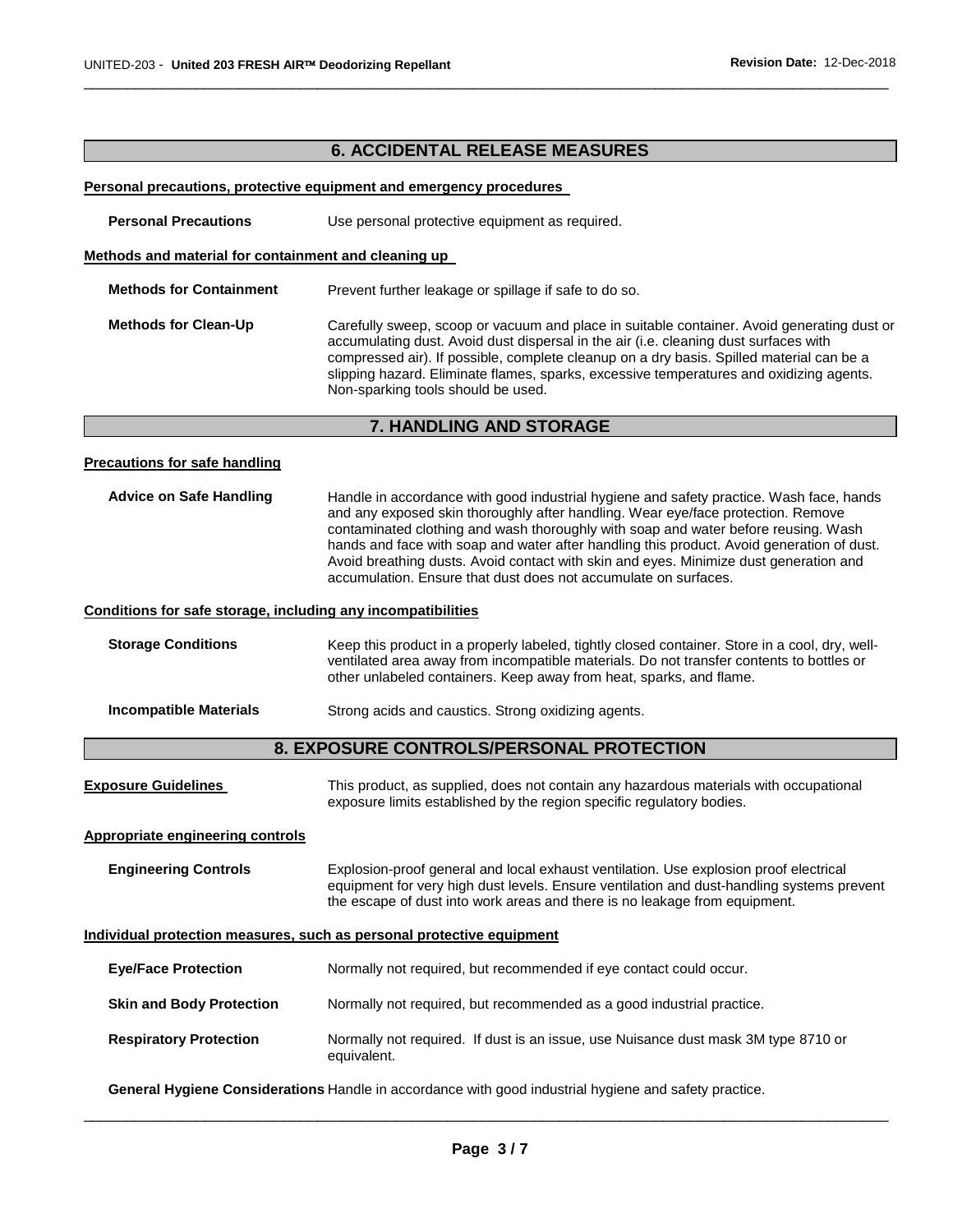# **9. PHYSICAL AND CHEMICAL PROPERTIES**

\_\_\_\_\_\_\_\_\_\_\_\_\_\_\_\_\_\_\_\_\_\_\_\_\_\_\_\_\_\_\_\_\_\_\_\_\_\_\_\_\_\_\_\_\_\_\_\_\_\_\_\_\_\_\_\_\_\_\_\_\_\_\_\_\_\_\_\_\_\_\_\_\_\_\_\_\_\_\_\_\_\_\_\_\_\_\_\_\_\_\_\_\_

#### **Information on basic physical and chemical properties**

| <b>Physical State</b><br>Appearance<br>Color                                                                                                                                                                                                                                       | Solid<br>Tan granules<br>Tan                                                                                                                                                      | Odor             | Peppermint |
|------------------------------------------------------------------------------------------------------------------------------------------------------------------------------------------------------------------------------------------------------------------------------------|-----------------------------------------------------------------------------------------------------------------------------------------------------------------------------------|------------------|------------|
| <b>Property</b><br>pH<br><b>Melting Point/Freezing Point</b><br><b>Boiling Point/Boiling Range</b>                                                                                                                                                                                 | Values<br><b>NA</b><br>Not determined<br>NA.                                                                                                                                      | Remarks • Method |            |
| <b>Flash Point</b><br><b>Evaporation Rate</b><br><b>Flammability (Solid, Gas)</b><br><b>Upper Flammability Limits</b><br><b>Lower Flammability Limit</b><br><b>Vapor Pressure</b><br><b>Vapor Density</b><br><b>Specific Gravity</b><br><b>Water Solubility</b>                    | 79.5 °C / 175 °F<br>NA.<br>Not determined<br>NA.<br><b>NA</b><br>Not determined<br>Not determined<br>NA.<br>Insoluble                                                             | Tag Closed Cup   |            |
| Solubility in other solvents<br><b>Partition Coefficient</b><br><b>Auto-ignition Temperature</b><br><b>Decomposition Temperature</b><br><b>Kinematic Viscosity</b><br><b>Dynamic Viscosity</b><br><b>Explosive Properties</b><br><b>Oxidizing Properties</b><br><b>VOC Content</b> | Not determined<br>Not determined<br>Not determined<br>Not determined<br>Not determined<br>Not determined<br>Dust can form an explosive mixture with air<br>Not determined<br>None |                  |            |

# **10. STABILITY AND REACTIVITY**

#### **Reactivity**

Not reactive under normal conditions.

# **Chemical Stability**

Stable under recommended storage conditions.

#### **Possibility of Hazardous Reactions**

Under normal conditions of storage and use, hazardous polymerization will not occur.

#### **Conditions to Avoid**

Ignition sources. Incompatible Materials.

#### **Incompatible Materials**

Strong acids and caustics. Strong oxidizing agents.

#### **Hazardous Decomposition Products**

When strongly heated, as in a fire, this product may produce carbon monoxide and carbon dioxide.

# **11. TOXICOLOGICAL INFORMATION**

#### **Information on likely routes of exposure**

#### **Product Information**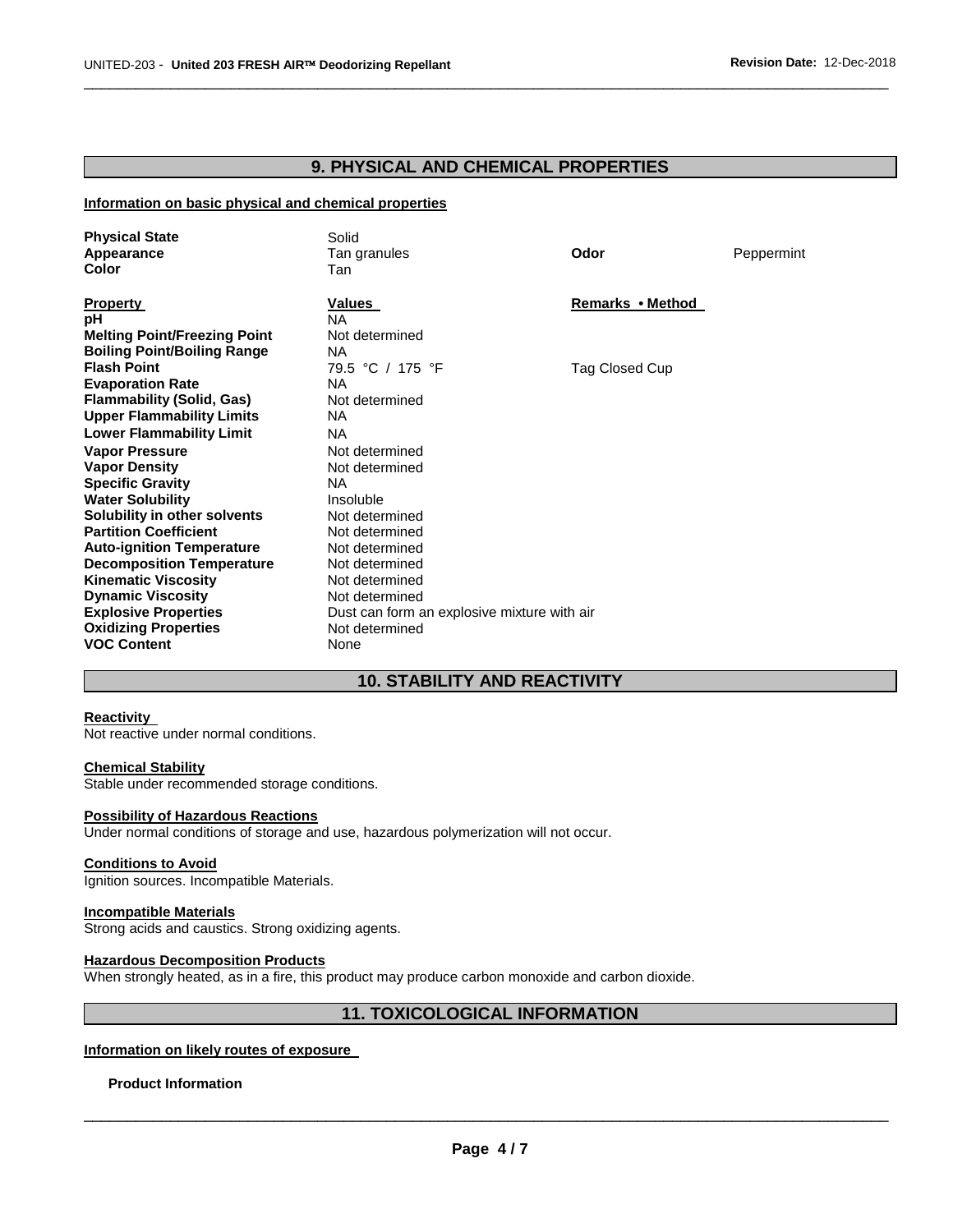| <b>Eve Contact</b>  | Avoid contact with eyes. May cause slight eye irritation. Causes serious eye irritation.                   |
|---------------------|------------------------------------------------------------------------------------------------------------|
| <b>Skin Contact</b> | Avoid contact with skin. Prolonged or repeated contact may cause irritation.                               |
| <b>Inhalation</b>   | May be irritating to the nose and respiratory tract.                                                       |
| Ingestion           | Do not ingest. This is an unlikely route, but if ingested, may cause irritation of the digestive<br>tract. |

\_\_\_\_\_\_\_\_\_\_\_\_\_\_\_\_\_\_\_\_\_\_\_\_\_\_\_\_\_\_\_\_\_\_\_\_\_\_\_\_\_\_\_\_\_\_\_\_\_\_\_\_\_\_\_\_\_\_\_\_\_\_\_\_\_\_\_\_\_\_\_\_\_\_\_\_\_\_\_\_\_\_\_\_\_\_\_\_\_\_\_\_\_

#### **Component Information**

| <b>Chemical Name</b> | Oral LD50                               | <b>Dermal LD50</b> | <b>Inhalation LC50</b> |
|----------------------|-----------------------------------------|--------------------|------------------------|
| Proprietary          | $= 8200$ mg/kg<br>Rat )<br>> 2000 mg/kg | Rat<br>5000 mg/kg  |                        |
|                      | Rat                                     |                    |                        |

#### **Information on physical, chemical and toxicological effects**

**Symptoms** Please see section 4 of this SDS for symptoms.

#### **Delayed and immediate effects as well as chronic effects from short and long-term exposure**

**Carcinogenicity** Based on the information provided, this product does not contain any carcinogens or potential carcinogens as listed by OSHA, IARC or NTP.

#### **Numerical measures of toxicity**

Not determined.

# **12. ECOLOGICAL INFORMATION**

#### **Ecotoxicity**

Not determined.

# **Persistence/Degradability**

Not determined.

#### **Bioaccumulation**

Not determined.

# **Mobility**

Not determined.

#### **Other Adverse Effects**

Not determined.

# **13. DISPOSAL CONSIDERATIONS**

#### **Waste Treatment Methods**

| <b>Disposal of Wastes</b>     | Disposal should be in accordance with applicable regional, national and local laws and<br>regulations. |
|-------------------------------|--------------------------------------------------------------------------------------------------------|
| <b>Contaminated Packaging</b> | Disposal should be in accordance with applicable regional, national and local laws and<br>regulations. |
|                               | <b>14. TRANSPORT INFORMATION</b>                                                                       |

**DOT** Not regulated.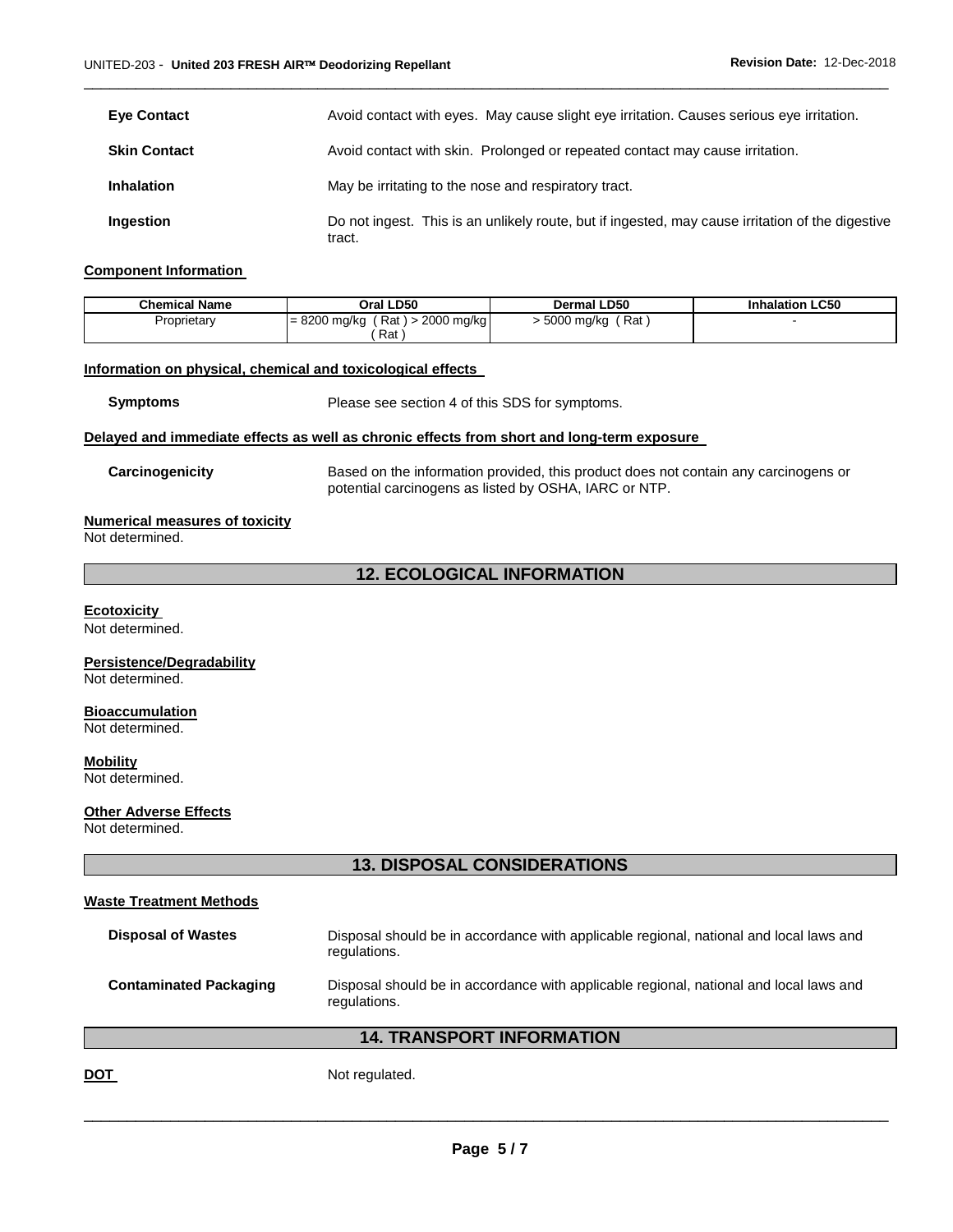\_\_\_\_\_\_\_\_\_\_\_\_\_\_\_\_\_\_\_\_\_\_\_\_\_\_\_\_\_\_\_\_\_\_\_\_\_\_\_\_\_\_\_\_\_\_\_\_\_\_\_\_\_\_\_\_\_\_\_\_\_\_\_\_\_\_\_\_\_\_\_\_\_\_\_\_\_\_\_\_\_\_\_\_\_\_\_\_\_\_\_\_\_ **IATA** Not regulated.

**IMDG** Not regulated.

# **15. REGULATORY INFORMATION**

#### **International Inventories**

| Chemical Name | <b>TSCA</b> | DSL | <b>NDSL</b> | <b>EINECS</b> | ELINCS | <b>ENCS</b> | <b>IECSC</b> | I/T<br><b>NEVL</b> | <b>PICCS</b> | AICS |
|---------------|-------------|-----|-------------|---------------|--------|-------------|--------------|--------------------|--------------|------|
| Proprietary   | Present     |     |             | Present       |        | Present     |              | Present            |              |      |

#### **Legend:**

*TSCA - United States Toxic Substances Control Act Section 8(b) Inventory* 

*DSL/NDSL - Canadian Domestic Substances List/Non-Domestic Substances List* 

*EINECS/ELINCS - European Inventory of Existing Chemical Substances/European List of Notified Chemical Substances* 

*ENCS - Japan Existing and New Chemical Substances* 

*IECSC - China Inventory of Existing Chemical Substances* 

*KECL - Korean Existing and Evaluated Chemical Substances* 

*PICCS - Philippines Inventory of Chemicals and Chemical Substances* 

*AICS - Australian Inventory of Chemical Substances* 

#### **US Federal Regulations**

#### **CERCLA**

This material, as supplied, does not contain any substances regulated as hazardous substances under the Comprehensive Environmental Response Compensation and Liability Act (CERCLA) (40 CFR 302) or the Superfund Amendments and Reauthorization Act (SARA) (40 CFR 355).

#### **FIFRA Information**

This chemical is an EPA 25(b) exempt pesticide product and is subject to certain labeling requirements under FIFRA. These requirements differ from the classification criteria and hazard information required for safety data sheets and for workplace labels non-pesticide chemicals. Following is the hazard information as required on the pesticide label: CAUTION: Cases serious eye irritation. May form combustible dust concentrations in air.

#### **SDS Information**:

**Signal word** – Warning

**Hazard Statements** – Causes serious eye irritation. May form combustible dust concentrations in air.

#### **SARA 313**

Section 313 of Title III of the Superfund Amendments and Reauthorization Act of 1986 (SARA). This product does not contain any chemicals which are subject to the reporting requirements of the Act and Title 40 of the Code of Federal Regulations, Part 372.

#### **CWA (Clean Water Act)**

This product does not contain any substances regulated as pollutants pursuant to the Clean Water Act (40 CFR 122.21 and 40 CFR 122.42).

#### **US State Regulations**

#### **California Proposition 65**

This product does not contain a chemical known to the State of California to cause cancer, birth defects or other reproductive harm.

#### **U.S. State Right-to-Know Regulations**

| <b>Name</b><br>⊸hemical " | <b>Jarcov</b><br><b>New</b> | Ma:<br>- - -<br>nuseus<br>$-111$ | .<br>. .<br>. . |
|---------------------------|-----------------------------|----------------------------------|-----------------|
|                           |                             |                                  |                 |